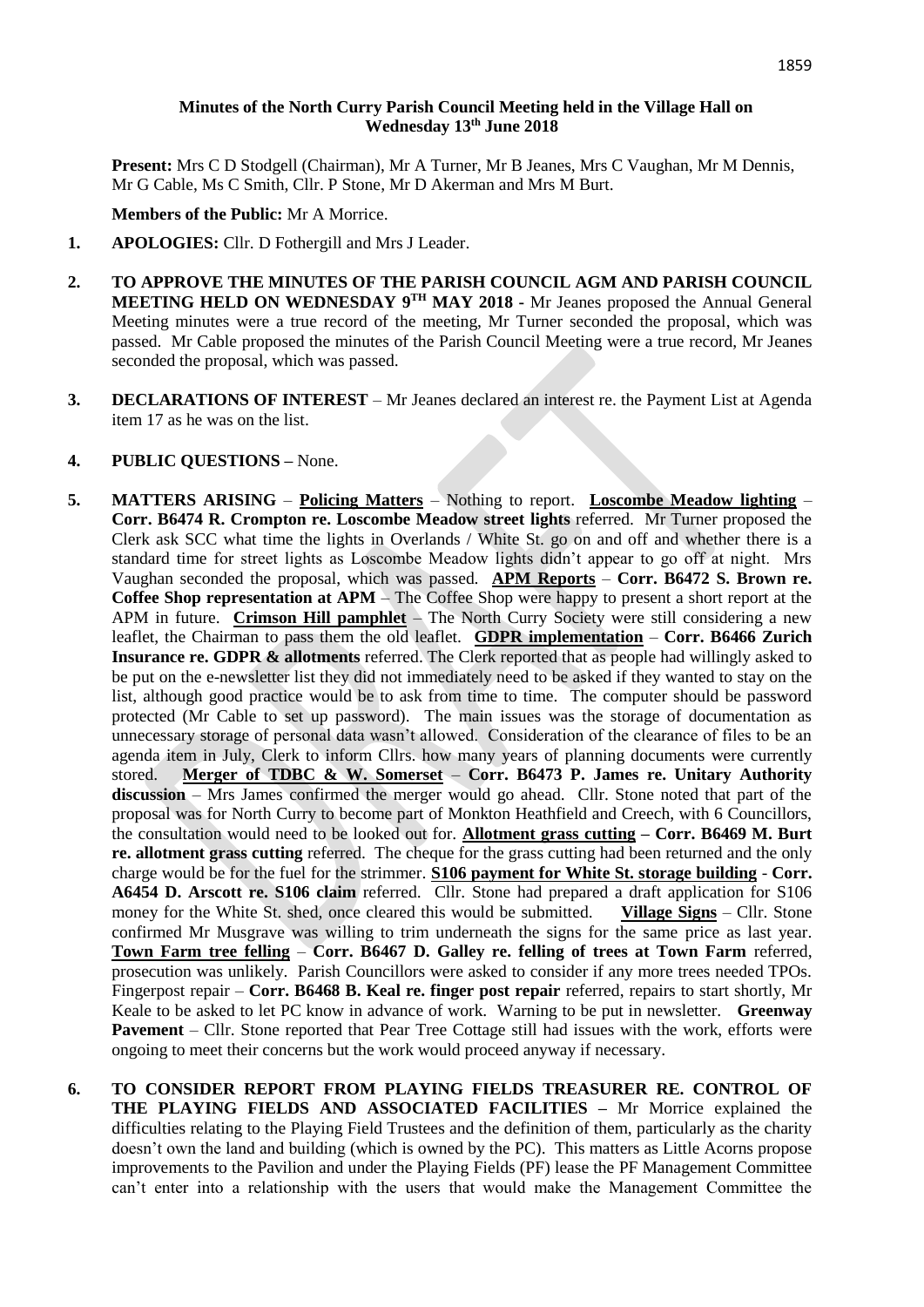landlord, any agreement must come from the PC. The PC would need to seek legal advice at the appropriate stage. Also while the reserves held would revert to the PC if the Committee was wound up, any remediation of the MUGA could fall to the PC and would be expensive (although it doesn't appear that any agreement as to responsibility for remediation was ever signed). Reserves shouldn't be any more than one year's running costs but this would not allow for MUGA remediation costs. The PC should consider the reserves needed. Mr Morrice suggested he work on a Trust deed to remove the ambiguity, he would clear this with the PC and then send it to the charities Commission. It was noted that the Primary School is now an academy school and as such would be looking to include the pre-school. The Chairman proposed Mr Morrice and the Clerk carry this matter forward and the trigger for seeking legal advice would be if Little Acorns get funding for the Pavilion changes and hope to carry it forward, the PF Management Committee would warn the PC when they need to get legal help. Mr Akerman seconded the proposal, which was passed. The Chairman proposed that, should Little Acorns be in a position where they wish to take forward the building works at the Pavilion, the PC be permitted to seek legal advice. Mrs Vaughan seconded the proposal, which was passed. **8.30pm** Mr Morrice left the meeting.

- **7. TO CONSIDER INSTALLATION OF EQUAL RIGHTS OF WAY MARKINGS AT WINDMILL HILL / GREENWAY JUNCTION – Cor. A6455 a&b Cllr. Stone, M. Dennis & D. Webber re. Hestercombe road junction** referred. Cllr. Stone suggested a similar junction as at Hestercombe be installed at the Windmill Hill/Greenway junction. The Chairman expressed concerns about sightlines. Mr Akerman noted that SCC reject options on the basis of the safety case without confirming that the current position is any better than that proposed (and may well be worse). After discussion Mrs Vaughan proposed Cllr. Stone put together a paper to give to Cllr. Fothergill to pass to SCC to consider and, if it is rejected, to ask if the proposal is less safe than the current position. Mr Akerman seconded the proposal, which was passed.
- **8. REVIEW OF PLAYING FIELDS GRASS CUTTING DONATION–** The Chairman proposed the Parish Council approve the paying of the grant this year and also approval for future years, Mrs Burt seconded the proposal, which was passed, Mr Turner abstained.
- **9. TO CONSIDER PROPOSAL FOR A NEW WEBSITE – Corr. A6456 G. Cable re. new website**  referred. Mr Cable presented the case for the new proposals. After discussion, during which Mrs Vaughan considered the current website adequate, the Chairman proposed the Parish Council go ahead with a new website. Mr Dennis seconded the proposal, which was passed. The Chairman proposed the Parish Council choose the TPC option, which was cheaper and better value, Mr Jeanes seconded the proposal, which was passed.
- **10. TO CONSIDER D. PATTEN'S PROPOSAL FOR A SLURRY CURRY ACTION GROUP – Corr. B6476 B. Drakeford and M. Griffiths re. D. Patten SCAG proposal** was noted. Cllr. Stone's approach of constructive engagement was supported and after discussion the Chairman proposed the Parish Council not support SCAG as the agreed policy is already to support constructive engagement which is being undertaken by Cllr. Stone. Mr Cable seconded the proposal, which was passed.
- **11. TO CONSIDER 7PM START TIME FOR AGM IN 2019 –** The Chairman proposed the Parish Council Annual General Meeting start at 7pm in future to enable the PC meeting after it to finish at a reasonable time. Mrs Vaughan seconded the proposal, which was passed.
- **12. TO CONSIDER SCHOOL APPLICATION FOR FUTURE CIL, ANY APPROVAL OF SUPPORT TO BE DEPENDENT ON RECEIPT OF EXPECTED LEVEL OF CIL AS RAISED AT THE APM – Corr. A6457 R. Crompton re. school CIL application** referred. Whilst supportive of the request for funding, discussion included the principle of not pre-allocating money, the school becoming part of the Huish Academy so funding channels may change before the money is needed and the need to consider the costs to ensure value. After discussion Cllr. Stone proposed that the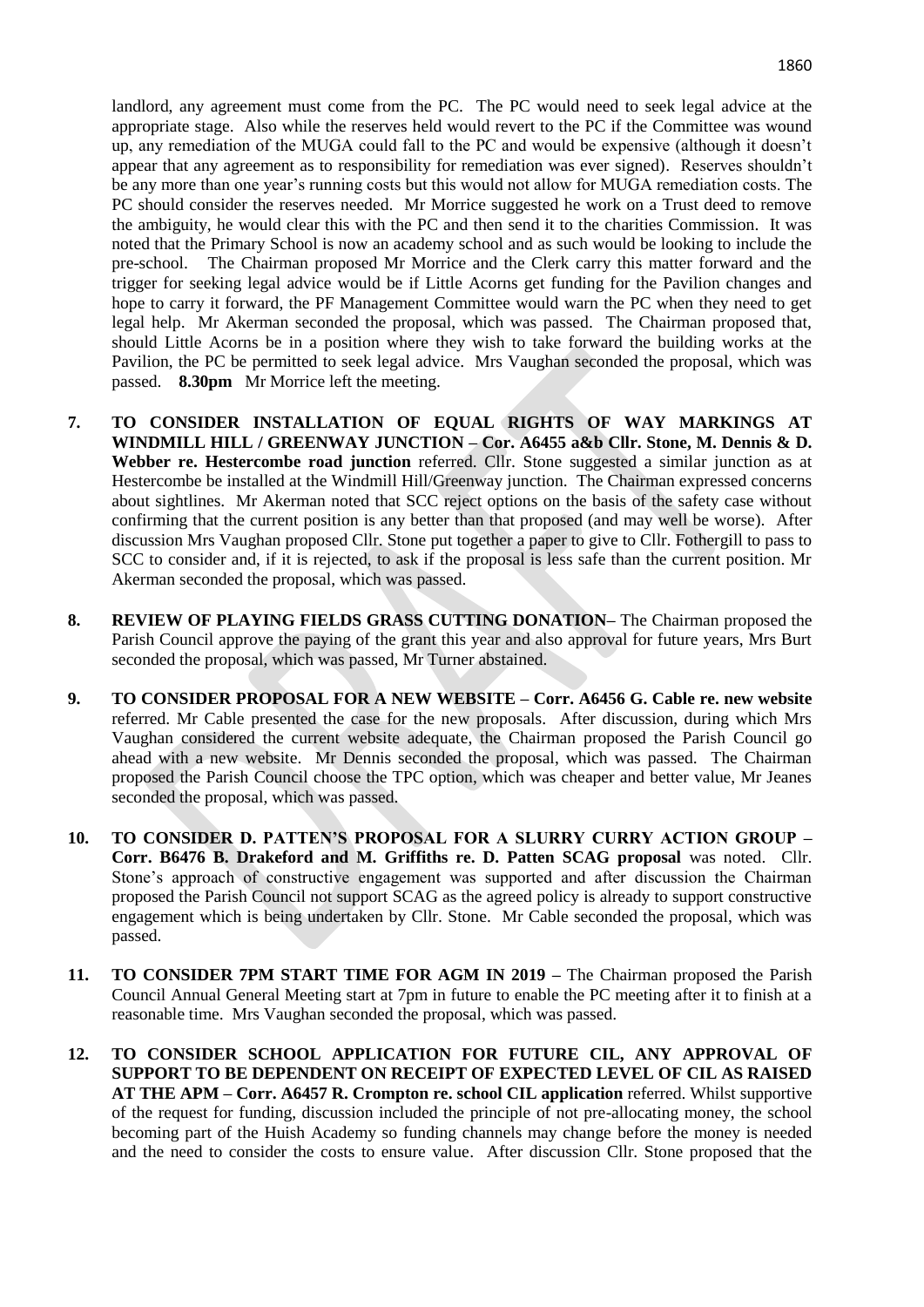Parish Council would consider favourably a contribution to a cost effective development proposal, Mr Akerman seconded the proposal, which was passed.

- **13. TO CONSIDER PAINTED KERB LINE ALONG STOKE ROAD –** Mrs Vaughan noted that the white line was not effective where it was already is in place and there was not space to put it all the way along the proposed area. Mr Jeanes proposed the Parish Council not take this idea forward, Mrs Burt seconded the proposal, which was passed. Mrs Vaughan noted the need to repaint lines by the war memorial, Clerk to chase SCC.
- **14. TO CONSIDER REDUCTION IN ALLOTMENT COST AT LOSCOMBE MEADOW IN VIEW OF LATE OPENING – Corr. A6458 P. Hollyman re. Loscombe Meadow allotments**  referred. Sheds and tarmac were still awaited. Mr Jeanes proposed allotment holders be charged half the rate for the first year as they had missed a lot of the planting season. Mr Cable seconded the proposal, which was passed. It was noted that insurance of the contents of the sheds would be the responsibility of tenants, this to be noted in the allotment agreement. **Corr. A6459 T. Walker re. allotment agreements + National Allotment Society comment** were noted. After discussion Mr Akerman proposed the keeping of hens and rabbits not be allowed on allotments and so be taken out of the agreement. Mr Turner seconded the proposal, which was passed.
- **15. TO CONSIDER USAGE OF SAGE OR XERO FOR PARISH COUNCIL ACCOUNTS –** Clerk to visit Mike Dennis to look at their Xero system.
- **16. CORRESPONDENCE- Corr. A6460 SALC re. West Area meeting re. warding arrangements –** Cllr**.** Stone would try to attend, mileage to be reimbursed.

**Corr. A6461 D. Fothergill re. "Silhouettes in Somerset to mark WW1 centenary"** – Mrs Vaughan would pass this to the British Legion.

**Corr. A6462 Defibrillator Accreditation Scheme certificate and note re. AED package** – Mrs Vaughan reported that the defibrillator had been checked but the Somerset Ambulance Trust (SAT) advised that that model was likely to become obsolete in the future and spares be unavailable. The SAT do a package that included all spares, checks, training etc. It was agreed this be considered in a year or two if replacement was necessary. SAT also offered to carry out a drop in training session for the defibrillator, this would be considered in the autumn.

**Corr. A6463 Citizens Advice Taunton Rural Transport Survey**–Chairman to complete the survey. **Corr. A6464 "Post Offices Near Me" website request** – It was agreed that this was not needed on the website.

**Corr. A6465 SALC CIL survey** – It was agreed not to fill in the survey.

**Corr. B6471 N. Cowling re. SID programme** – The Parish Council would be charged for the Stoke Road Speed Information Device as it worked enough of the time.

**Corr. B6486 Rural Housing Week** – The offer of a visit was noted.

**Corr. B6470 a&b R. Lander & D. Akerman re. speedwatch on tractor routes and speedwatch co-ordinator role** – Noted, the need for a speedwatch co-ordinator would be mentioned in the newsletter as the absence of one could result in the speedwatch group having to fold.

**Corr. B6482 J. Taylor & Cllr. Stone re. horses on footpath** – the horses had gone from the field, Mr Taylor would report to Cllr. Stone if the horses returned and were a nuisance again.

**17. FINANCE – Monthly Account** - Mr Jeanes presented the monthly account. After explaining the expenditure he proposed the account be accepted, Cllr. Stone seconded the proposal which was passed.

**Payment list** – The Chairman presented the payment list, Mrs Vaughan proposed it be approved, Mr Dennis seconded the proposal, which was passed, Mr Jeanes abstained.

| <b>Cheque No</b>     | <b>Pavee</b>                                       | Amount  |
|----------------------|----------------------------------------------------|---------|
| <b>BACS</b> Transfer | Cardiac Science                                    | £127.14 |
| <b>BACS</b> Transfer | $\vert$ BA & KM Jeanes – Grass cutting April & May | £88.66  |